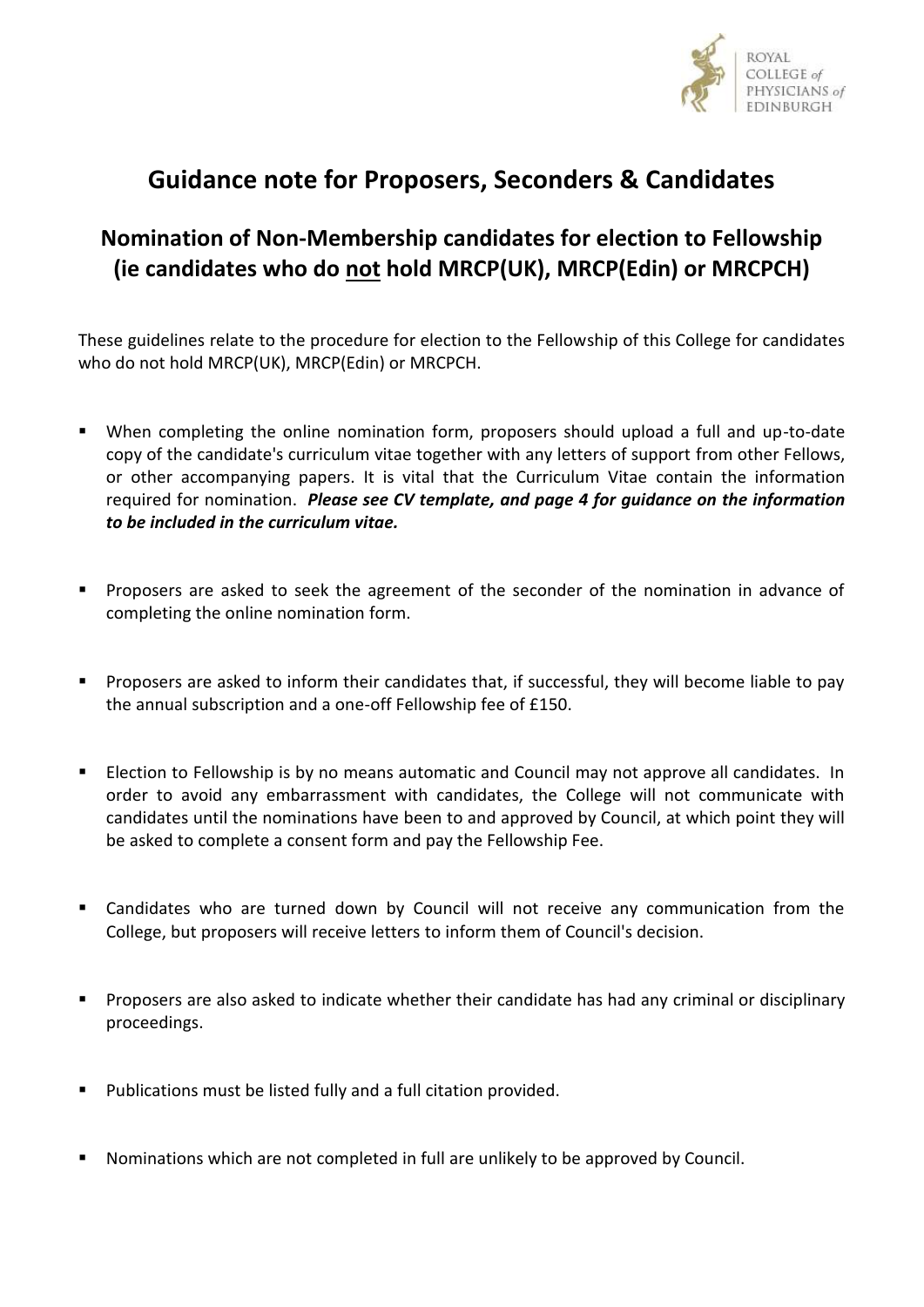### **CRITERIA**

The criteria for election to Fellowship by this route are outlined below. This procedure is applicable to those individuals who do not have the MRCP (UK), MRCP (Edin) or MRCPCH. The following is an extract from the Laws of the College:

*The Fellows of the Council may recommend for election to the Fellowship medical graduates or Licentiates who are not Members of the College provided that their contribution to medical practice is especially meritorious. Fellows of the Council may also recommend for election to the Fellowship other persons of exceptional distinction.*

Candidates nominated under this route should be made aware that, if they are successfully elected for Fellowship, they will be liable to pay an annual subscription in addition to a one-off Fellowship fee. The criteria for the election of non-Members to Fellowship were recently revised by the Fellowship Committee and Council and include the following:

- 1 Membership of a UK Royal College.
- 2 Holding a Consultant post or equivalent grade for 4 years or more, although candidates in the UK who have held an NHS Consultant post *for a minimum of 2 years* are also eligible for consideration. Council has agreed to this because all applicants for NHS Consultant posts must attend an Advisory Appointment Committee (AAC), which always includes a Royal College representative.
- 3 Having 5 or more publications in national journals in the country where he/she currently practises, OR in a country where he/she has previously practised.
- 4 Any international journal publications. International journals are those listed in index medicus.
- 5 Teaching at under or post graduate level the Committee will recognise:
	- (i) a regular commitment

(ii) above average activity/performance at postgraduate (such as multiple successfully supervised theses) or undergraduate (such as recognition by student body or University) level

- 6 Active research relevant to medicine.
- 7 Service development initiatives in health care including work with voluntary sector. or community settings (over and above routine work commitments).
- 8 Office bearer role in national bodies (not membership) (ie President, Vice President, Treasurer, Chair, Secretary, Registrar.
- 9 **Non-medical candidates only**: If a non-physician, how has the candidate excelled in an area connected with medicine?*Non-medical candidates should generally have some medical connection.*

Proposers are also asked to note that:

- Proposers must have personal knowledge of their candidates' professional work.
- Candidates should not be in a phase of their career where they could use the Fellowship to advance their careers.
- Candidates should have attained a substantive permanent post with complete responsibility for patient care (ie be of consultant-equivalent status).
- Candidates would normally be well established in their own consultant careers.
- Normally, having failed the Membership Examination in the past would be considered an important factor against the election of non-Members but if, in the view of the Fellowship Committee, the individual was now of sufficient distinction, that would not be an absolute bar.
- SAS doctors should have been in post for a minimum of 5 years.

*Other candidates:* Other persons of exceptional distinction may be elected under this category, including non-medical candidates who should generally have some medical connection.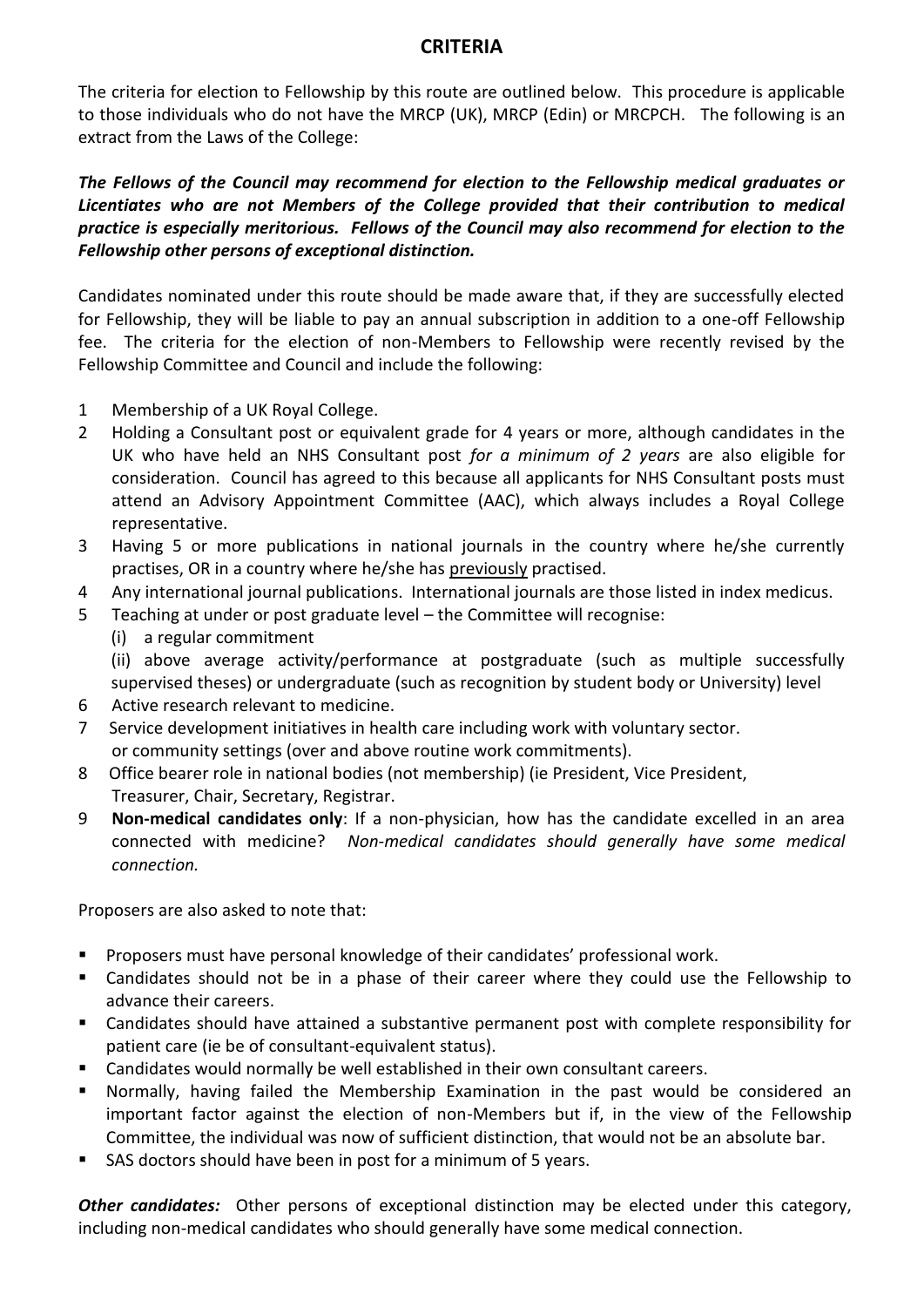### **How to submit a nomination:**

- Nominations should be submitted using the appropriate online nomination form. Candidates' CVs, any letters of support or any other accompanying information may be uploaded when completing the online form. Please go to<http://www.rcpe.ac.uk/membership/fellowship> and click on the link which will take you to the nomination forms (Fellows' log-in required).
- **Enquiries about Fellowship nominations or the procedure for putting forward nominations** should be directed to Avril Harries (telephone: + 44 (0) 131-247 3650, e-mail: a.harries@rcpe.ac.uk, fax: + 44 (0) 131-226 6124).
- Nominations may be submitted at any time of the year. They are examined by the Fellowship Committee which then makes its recommendations to Council. Council may or may not accept the Committee's recommendations. If accepted, the candidates' details are then circulated to the Fellows, who may send in comments on individual candidates for the attention of Council.

*Professor Mark W J Strachan FRCP Edin Secretary*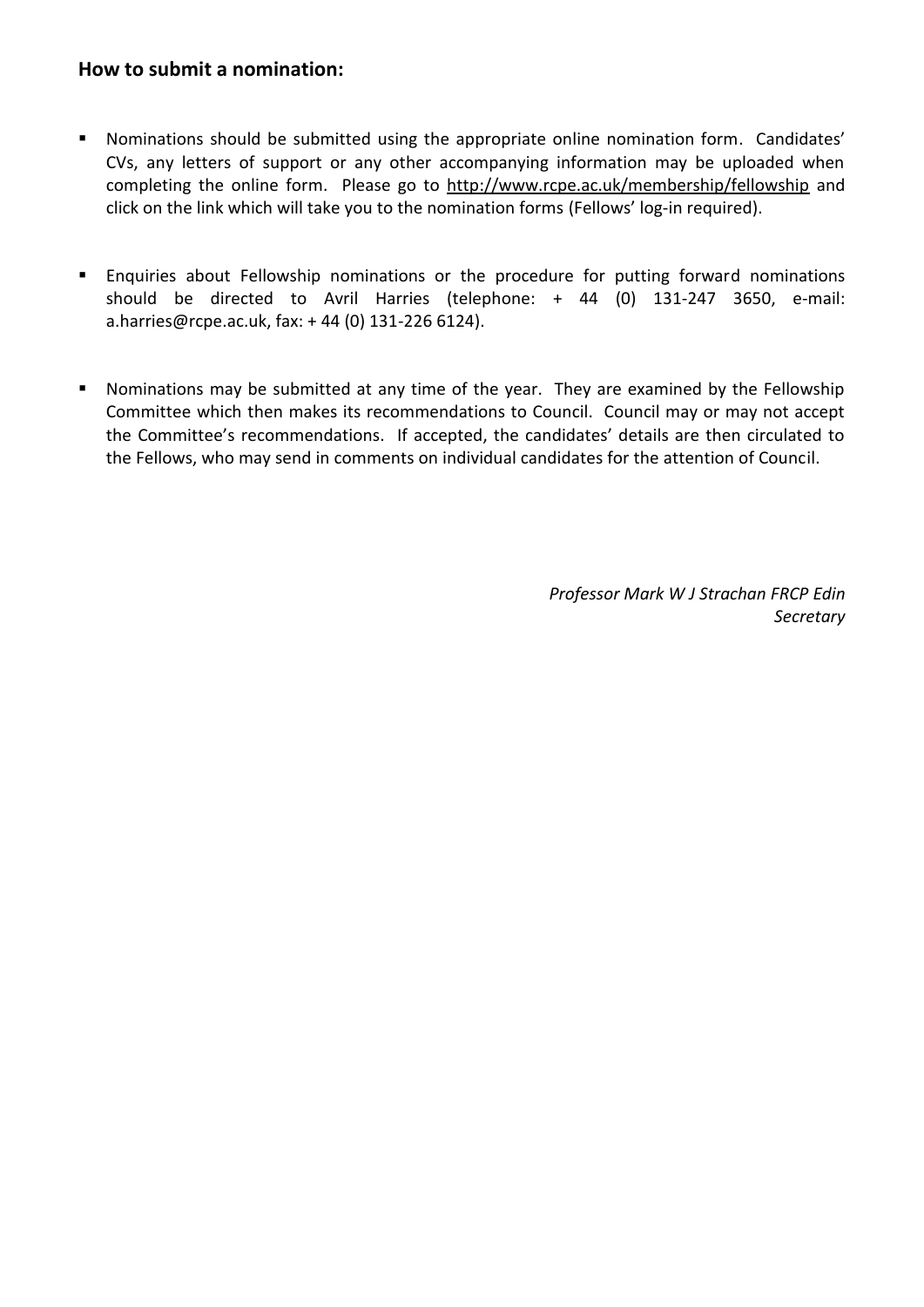### **ROYAL COLLEGE OF PHYSICIANS OF EDINBURGH**

### **INFORMATION TO BE INCLUDED IN CURRICULUM VITAE**

**Proposers of non-Membership candidates for election to Fellowship are asked to ensure that the following information (where applicable) is included in their candidates' CVs.** 

#### *Please see sample CV template on Fellowship nomination page*

#### **Candidates should include the following information:**

- 1.**Personal Data**: Place of birth; citizenship, if applicable.
- 2.**Current Post** and Other relevant roles
- 3.**Education, qualifications and Fellowships:** Including university undergraduate, and postgraduate degrees (indicate dates).
	- a. **Postgraduate Training**: Internship, residencies, fellowships (places and dates).
	- b. **Faculty Positions Held**: (places and dates).
	- c. **Hospital Positions Held**: (places and dates).
	- d. **Board Certification**: General Medical and Specialty Boards (indicate date received).
	- e. **Current License(s) to Practice, if appropriate**: States/countries and dates.
- 4.**Current Active Research & Relevant Publications**
- 5.**Role in Medical Education** (Teaching / Training / Assessment / Curriculum Development)
- 6.**Active Service Development / Quality Improvement Initiatives in healthcare**, including work with voluntary sector or community settings

### **Where applicable, please also include the following:**

- 1. **Honours**: eg Phi Beta Kappa, Sigma Xi, Young Investigator Awards, Teaching Awards, Prizes etc.
- 2. **Fellow/Membership of Colleges**: eg FRCP(Glasg), FWACP, FACP, FCPS(Pak), MCPS(Bang), MRCPI.
- 3. **Qualifications:** eg MMedSc, MSc, PhD, DM(Neurol), DPH, DTM&H.
- 4. **Any past or present office in a national specialist society**: Any offices (eg President, Vice President, Secretary, Treasurer or equivalent) held either now or in the past in a national professional society – these positions should be clearly differentiated on the CV from *memberships* of national specialist societies.
- 5. **Teaching Responsibilities**: The College greatly values active involvement in teaching and training. Indicate role in teaching programmes and committees. List any specific courses, specific responsibility and percentage of responsibility if shared course. List recent CME. List trainees during last 5 years, if primary mentor.
- 6. **Editorial Responsibilities**: List Editorial Boards.
- 7. **Special National Responsibilities**: Study sections, training grant committees, American Heart Association, and other similar responsibilities.
- 8. **Special Local Responsibilities**: University and hospital committees.
- 9. **Research Funding (current and pending)**: Sources, dates, dollars and PI, including Training Grants.

### 10. **Bibliography**

 Manuscripts in Refereed Journals with authors listed in the order they appear in the original publication. Include manuscripts in press (ie accepted for publication).